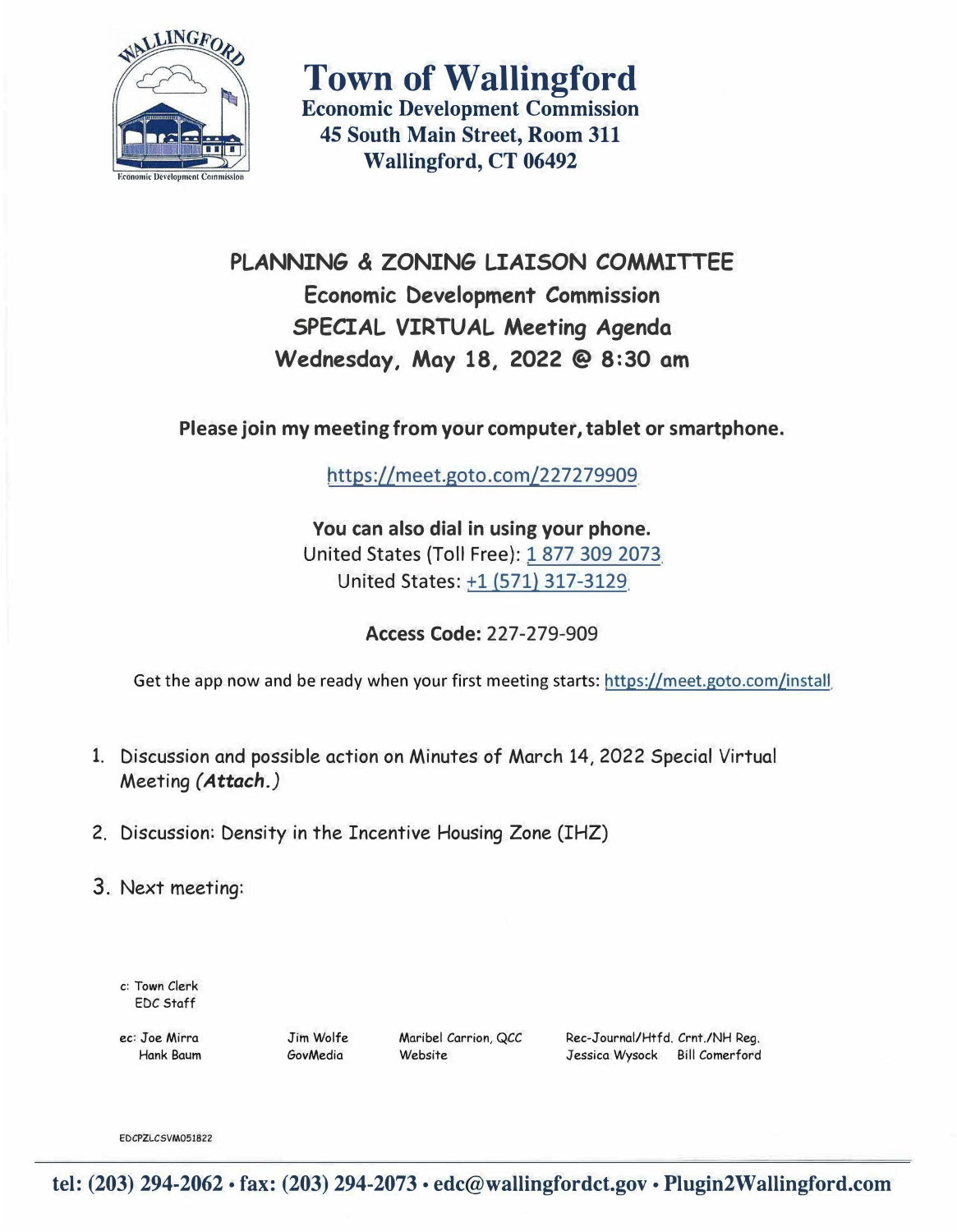

**Town of Wallingford Economic Development Commission 45 South Main Street, Room 311 Wallingford, CT 06492** 

**EDC PLANNING & ZONING LIAISON COMMITTEE SPECIAL VIRTUAL Meeting Minutes Monday, March 14 2022 Wallingford,** *CT* **06492** 

**The EDC Planning** & **Zoning Liaison Committee special virtual meeting was called to order by Chairman Baum at 8:01 a.m. Commissioners Mirra, Wolfe, Baum and EDC Staff Member Ryan were in attendance.** 

- **1.** Discussion and possible action on January 5, 2022 Special Meeting Minutes **Jim Wolfe made a motion to approve the minutes as presented. Joe Mirra seconded the motion. Minutes were unanimously approved.**
- 2. Discussion regarding: Proposed Zoning Regulation Changes Zoning Text Amendment/ PZC/Sec. 4.10 (Watershed Interchange District) and modifications to §'s 2.2, 4.9, 4.13, 5.lC, 6.11 and 6.12
	- Chair Baum stated that the Zoning regulation changes for these areas has been a discussion for years and should come to fruition soon. Commissioners Baum, Wolfe, Mirra, and staff Ryan will be attending a PZC meeting tonight, March 14<sup>th</sup>. The PZC wil discuss and possibly vote on the Proposed Zoning Regulation Changes.
	- Staff Ryan stated the objective for these amendments is to create more opportunities for land use within these zones, while continuing to protect the watershed where applicable.
	- Ryan stated that one of the proposed changes is to reduce the minimum open space requirement from 50% to 35% in the IX zone.
	- Ryan stated that under the current regulations the allowed uses in the 1-5 zone are limited to office space and hospitality. The market for these two industries has gone down significantly over the last few years. Converting the 1-5 zone to the new proposed WI zone broadens the allowable uses to industries such as light manufacturing; while continuing to protect the watershed, i.e. less pervious, surface storm water control, and smaller parking lots, creating properties that are more environmentally friendly. The new WI regulations are more arduous and will likely result in limitations on some development opportunities, but the compromise is necessary to better protect our watershed.
	- The committee stated that this has been a collaborative effort with the Town Engineer, Town Planner, Director of the Water and Sewer Divisions, EDC, Law Department and the Mayor. Noting that once again, departmental collaboration equals good outcomes.
	- The Committee agreed that the only portion of the amendment they would like to address is the 15% building coverage allowance in the Watershed. Ryan stated that with the support of the Town Planner and Town Engineer, they would like to see it increased to 30%.